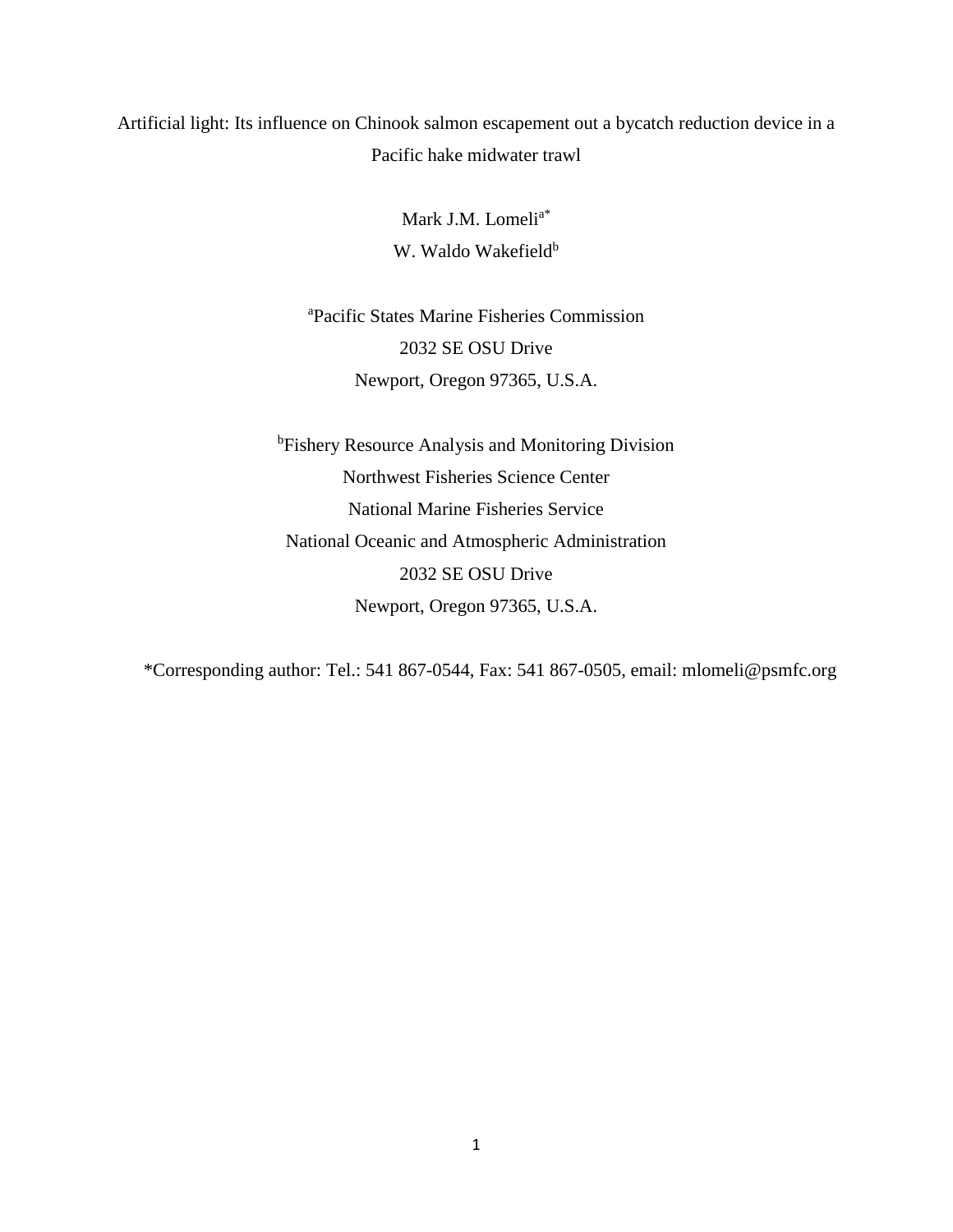This document should be cited as follows:

Lomeli, M.J.M., and W.W. Wakefield. 2016. Artificial light: Its influence on Chinook salmon escapement out a bycatch reduction device in a Pacific hake midwater trawl. Pacific States Marine Fisheries Commission Report, 16 pp.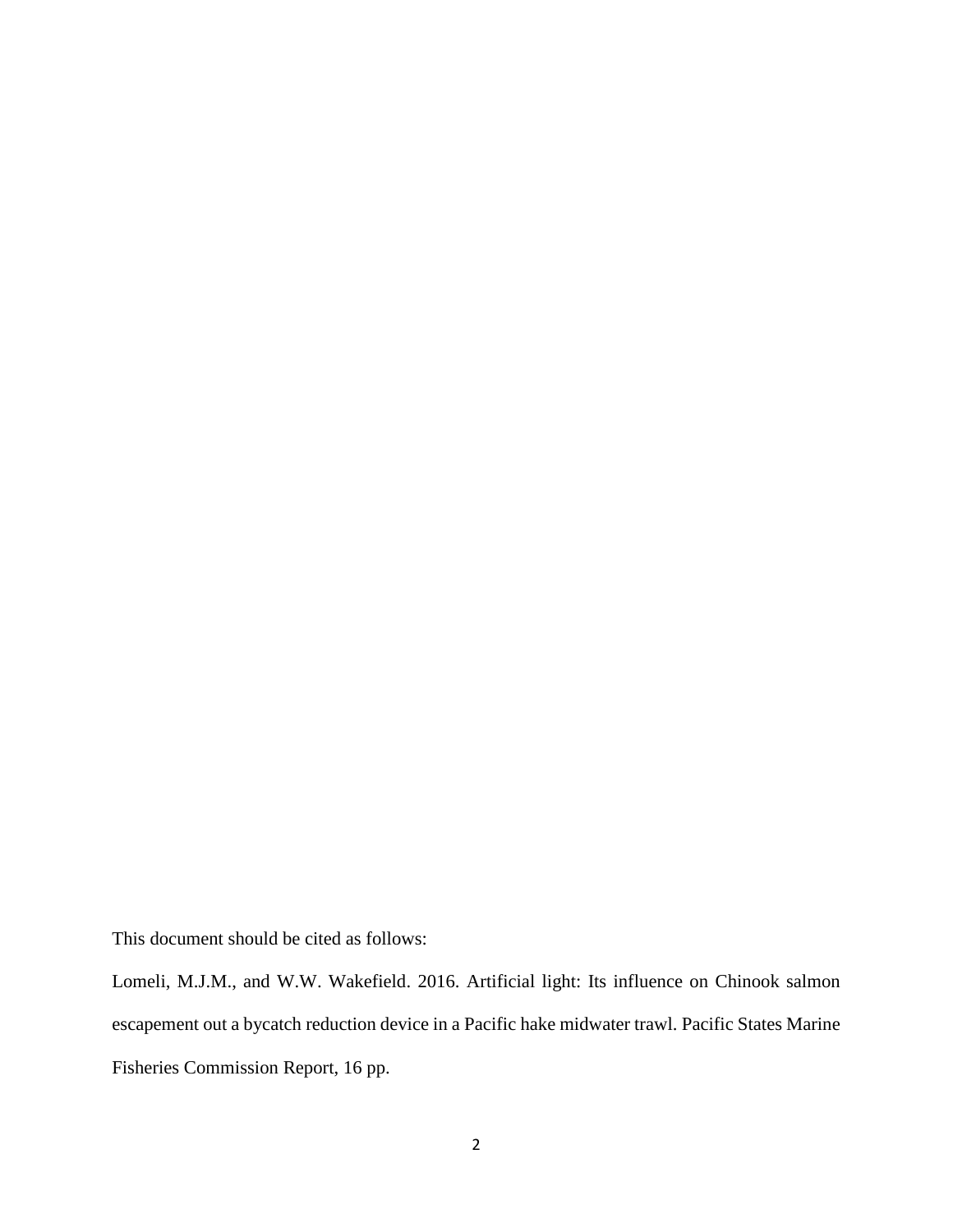## **Abstract:**

The Pacific hake (*Merluccius productus*) midwater trawl fishery represents the largest groundfish fishery by volume along the U.S. west coast. While landed catches consist of mostly Pacific hake, bycatch of Chinook salmon (*Oncorhynchus tshawytscha*) is an issue affecting the fishery. Although the catch ratio of Chinook salmon caught in the fishery is typically <0.03 fish per metric ton of Pacific hake, bycatch is a concern because of the high volume of the fishery and the incidental capture of Endangered Species Act listed salmon. In this study, we examined the use of artificial light as a technique to reduce Chinook salmon bycatch. Specifically, we tested if Chinook salmon can be attracted towards and out specific escape windows/openings of a bycatch reduction device (BRD) using artificial light. Data on fish behavior and escapement was collected using underwater video camera systems. During sea trials, video observations were made on 437 Chinook salmon with escapement occurring in 298 individuals (68.2% of fish). At trawl depths, 266 Chinook salmon escaped with 230 individuals (86.5% of fish) exiting out a window that was illuminated. This result was highly significant (P<0.00001). These data show that light can influence where Chinook salmon exit a BRD, but also suggest that light could be used to enhance their escapement overall.

### **Introduction:**

The Pacific hake (*Merluccius productus*) fishery represents the largest groundfish fishery by volume along the U.S. west coast. In 2014, landings reached 263,595 mt resulting in an exvessel value of ca. \$58.6 million (PacFIN, 2014). Pacific hake are caught using midwater trawls, by catcher boats delivering to shore-based processing plants and to at-sea mothership processors, and by catcher-processor vessels. Spatially this fishery ranges from northern California to northern Washington and seaward to bottom depths exceeding 500 m. Although landed catches consist of mostly Pacific hake, bycatch of Chinook salmon (*Oncorhynchus tshawytscha*), a prohibited species that currently has nine Endangered Species Act (ESA) listed Evolutionary Significant Units (ESUs), is an issue that can affect the fishery (PFMC, 2008; NMFS WCR, 2014a).

The National Marine Fisheries Service (NMFS) has a biological opinion issued (under the Magnuson-Stevens Fishery Conservation and Management Act on threatened and endangered species, pursuant to section 7 of the ESA) in the Pacific coast groundfish fishery addressing the potential effects of Chinook salmon bycatch in the Pacific hake fishery. Within a calendar year, if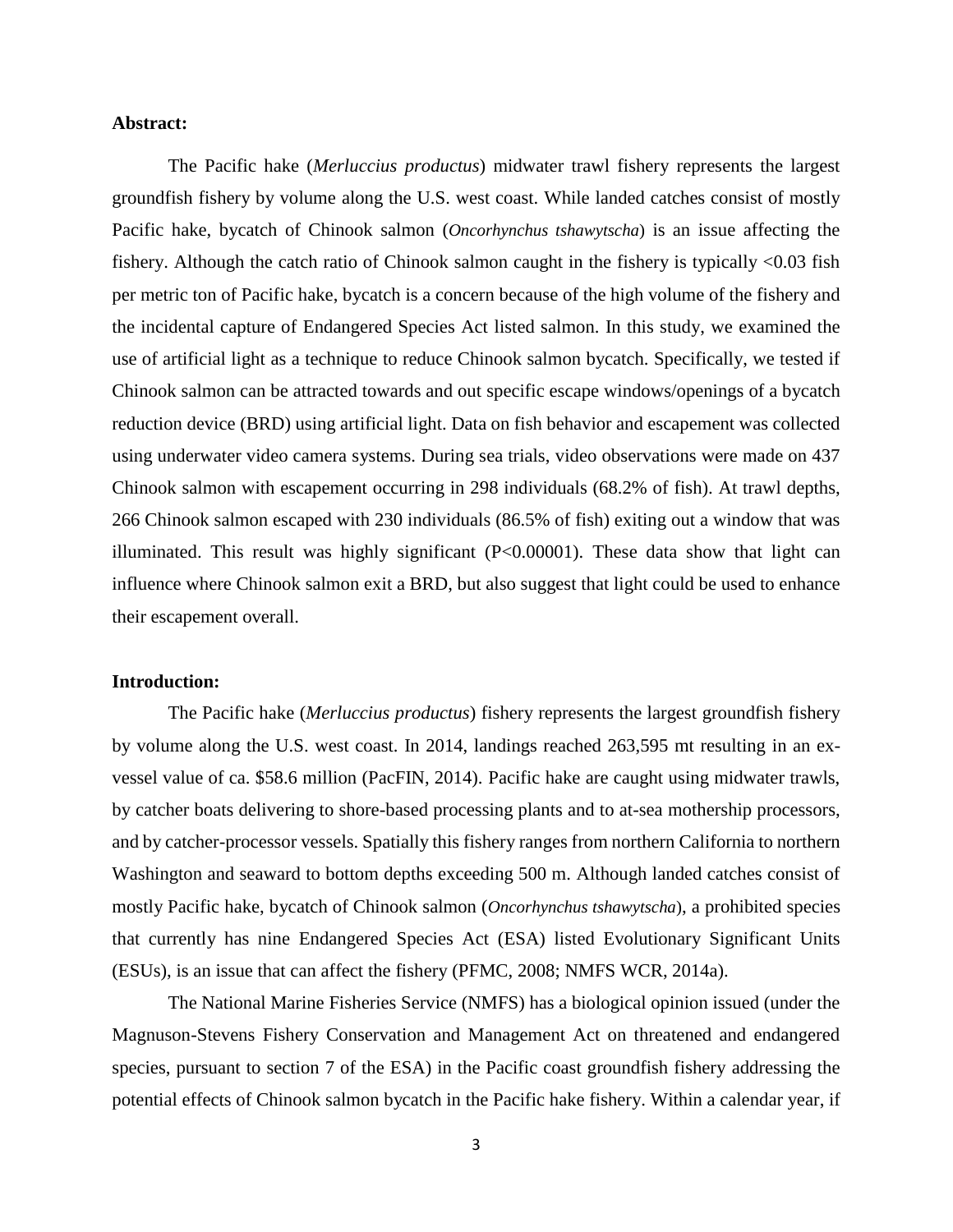the overall fishery exceeds or is expected to exceed a Chinook salmon bycatch ratio of 0.05 fish per metric ton of Pacific hake or the bycatch of Chinook salmon is expected to exceed 11,000 fish, ESA consultation of the biological opinion will be re-initiated. Exceeding one of these thresholds also requires NMFS to implement the Ocean Salmon Conservation Zone (NMFS WCR, 2014b). This conservation zone prohibits vessels targeting Pacific hake from fishing shoreward of the 183 m depth contour line, where increased Chinook salmon bycatch rates typically occur. In 2014, the fishery exceeded the 11,000 Chinook salmon bycatch threshold; which affected fishermen's access to the Pacific hake stock. Hence, developing techniques that minimize Chinook salmon bycatch are important to the fishermen, coastal communities, management, and the recovery of ESA listed salmon ESUs.

Bycatch reduction research in the Pacific hake fishery, suggested that artificial light could be used to influence Chinook salmon escapement out a bycatch reduction device (BRD). During 2009 and 2010, Lomeli and Wakefield (2012) conducted research on the BRD that is the subject of the current study. Data on fish behavior and escapement rates were collected using underwater video cameras and LED lights. While the study was not focused on the effect of artificial light on behavior of Chinook salmon, their analysis showed 14 of 17 (82.4%) Chinook salmon exiting out a window where artificial light was directed (P<0.02). In 2013, Lomeli and Wakefield (2014) specifically tested if artificial light could influence which BRD escape window Chinook salmon utilize. A randomized block design was used to determine the sequence in which the port- and starboard-side escape windows were illuminated. During this study, video observations were made on 10 Chinook salmon with escapement occurring in nine of the individuals encountered. Although a small sample size of Chinook salmon was examined, the study demonstrated the ability to attract individuals towards and out specific escape windows of the BRD using artificial light.

The objective of the current study was to continue testing the effect of artificial light on Chinook salmon behavior and its ability to attract individuals towards and out specific escape areas of the BRD.

# **Materials and Methods:**

#### *BRD design*

The BRD used was built around a four-seam tube of 101.6 mm diamond netting (knot-knot measurement) that is 135 meshes deep and 136 meshes in circumference, excluding meshes in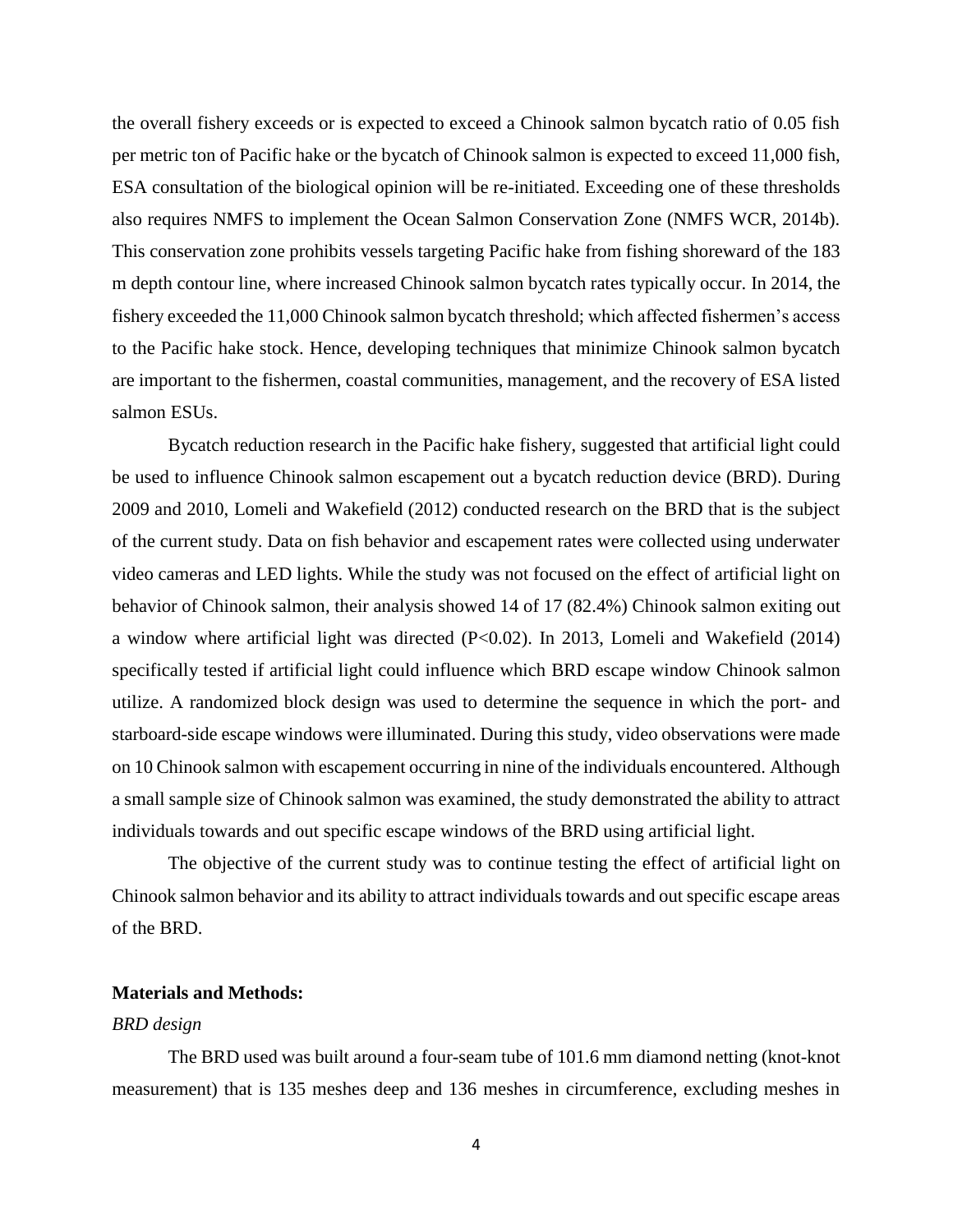each selvedge. The gear is design to be inserted into the intermediate section of the trawl. This BRD design consists of two square-mesh ramps that are inserted inside the BRD tube of netting that are used to guide actively swimming fish towards two large sets of escape windows that have been cut out of each side of the net on the upper portions of the port- and starboard-side panels (Fig. 1). This BRD is the same gear tested by Lomeli and Wakefield (2012), but with a larger aft escape window opening area.

#### *Sea trials and sampling*

Sea trials occurred aboard the *F/V Miss Sue*, a 24.7 m long, 640 horsepower trawler out of Newport, Oregon. The *F/V Miss Sue's* trawl was used for this project with headrope, footrope, and mouth opening measurements of 125, 164, and 36 m, respectively. We completed 16 tows off Oregon between 43°30' and 45°09'N and between 124°17' and 124°55'W, in September 2015 during daylight hours (Fig. 2). Average headrope fishing depth was ca. 137 m while the average seafloor depth was ca. 194 m. Towing speed ranged from 2.7 to 3.2 knots. Tow durations were set not to exceed 3.5 hours to assure the video cameras (detailed below) had sufficient memory and battery power to capture the entire tow.

Lindgren-Pitman (LP) Electralume® LED blue lights (centered on 460 nm wavelength,  $\geq$ 0.5–2.0 lx) were used in this experiment to test if artificial light could influence which escape window Chinook salmon use when exiting the BRD. Blue light was selected as it penetrates well through open ocean water. The sequence in which the port- and starboard-side escape windows were illuminated was randomly selected (e.g., ABBA, ABAB). For example, if the port-side window was selected then lights would be attached to the forward and aft escape windows of the port-side. The LP lights were attached over the distance of an escape window to the outermost mesh of the top panel inside the trawl at ca. 60.9 cm apart. For a forward escape window, 16 LP lights were used for illumination, whereas 12 LP lights were used to illuminate an aft escape window.

Data on fish behavior and escapement rates were collected using GoPro® Hero cameras placed in aluminum housing units. Because the LP lights could not provide enough light for the GoPro® cameras to obtain a clear image of the BRD area, a DeepSea Power and Light nano Sealite® (color = white; color temperature =  $6500$ -8000K; lumens = 700; beam pattern 70° flood) was used with each camera to provide the necessary light for a suitable imagery. The cameras and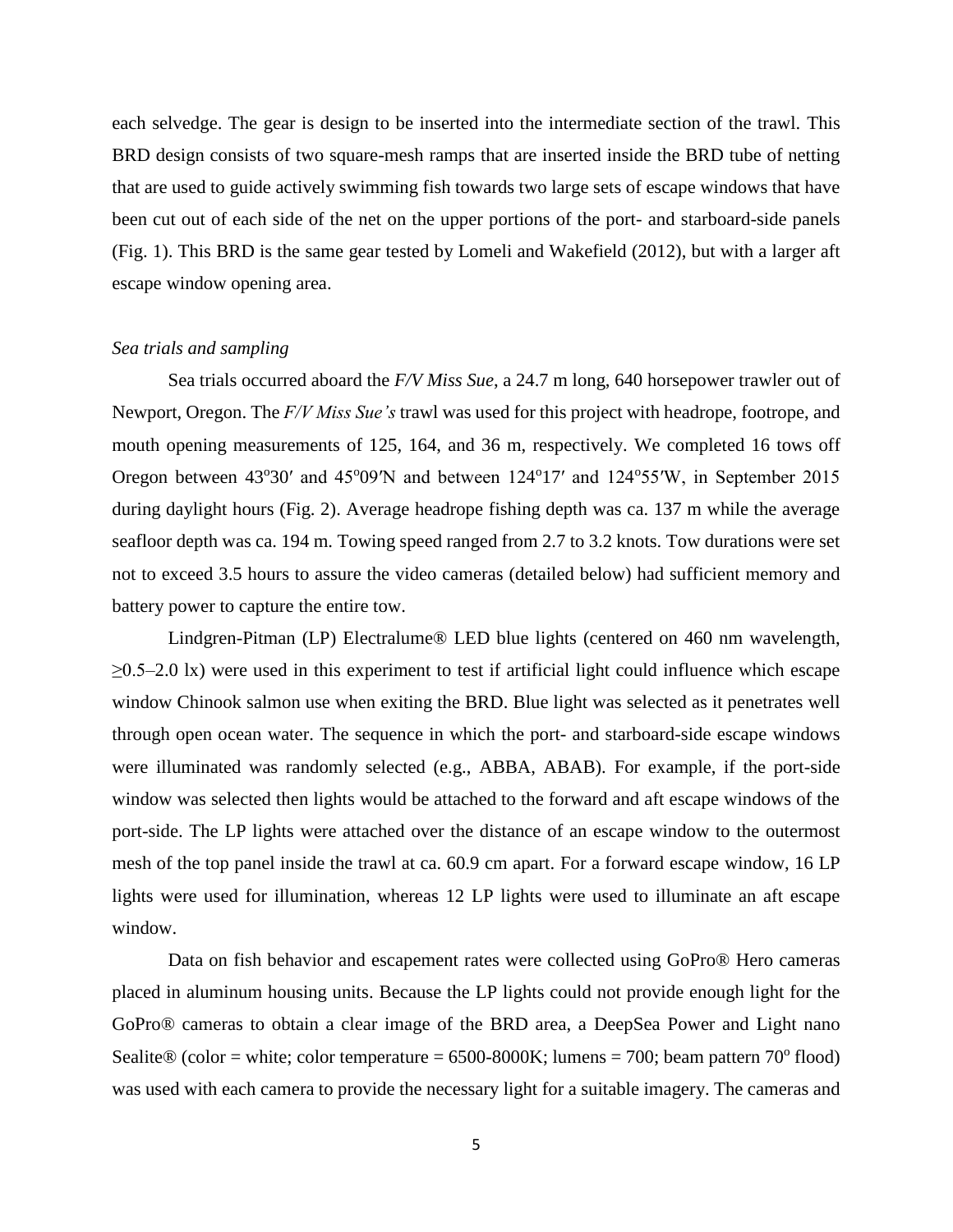lights were mounted on ultra-high-molecular-weight boards (60.9 x 30.4 x 2.54 cm L x W x H). Each camera system was placed inside the trawl against the top panel of the net, three meshes aft of each escape window set, to record fish as they entered and interacted with the BRD. The boards were positioned with the nano Sealites® centered against the top panel of the trawl, evenly illuminating the BRD area. Therefore, the only change in areas illuminated by artificial light was due to the location of the LP lights. Categorical data (e.g., did the fish exit out the escape window that was illuminated, yes or no) was collected and analyzed using a one-proportion test. Acknowledging that Chinook salmon may exhibit different behavioral effects under ambient light conditions, data collected at trawl depths (in the absence of ambient light) and during haulback operations (near the sea surface) were analyzing separately.

Light levels were measured using a Wildlife Computers TDR-MK9 archival tag attached, facing upward, to the frontward center section of the forward square-mesh ramp. Prior to field sampling, the MK9 tag was calibrated using an International Light IL1700 light meter and PAR sensor. The calibration function used to convert the MK9 relative light units to irradiance units was:

 $y = 1 \times 10 - 9e0.1476x$ 

where x is the relative light unit from the MK9 and y is the corresponding irradiance unit in mol photons m−2s−1.

# **Results:**

Video observations were made on a total of 437 Chinook salmon with escapement occurring in 298 individuals (68.2% of fish, Table 1). At trawl depths, 266 Chinook salmon escaped with 230 individuals (86.5% of fish) exiting out a window that was illuminated (Table 2). This result was highly significant (P<0.00001). On a few occasions, individuals would begin swimming towards and out a non-illuminated window before changing direction and swimming across the net to exit out the illuminated window. During haulback, when the BRD was near the sea surface, 32 Chinook salmon escaped with 12 fish exiting out an illuminated window (Table 3). This finding was not significant ( $P=0.2153$ ). However, observing an equal proportion of fish to exit out illuminated- and non-illuminated-windows would be anticipated under these conditions (light levels >4.75E-01 µmol photons  $m^{-2} s^{-1}$ ) as the LED lights are nearly non-detectable at the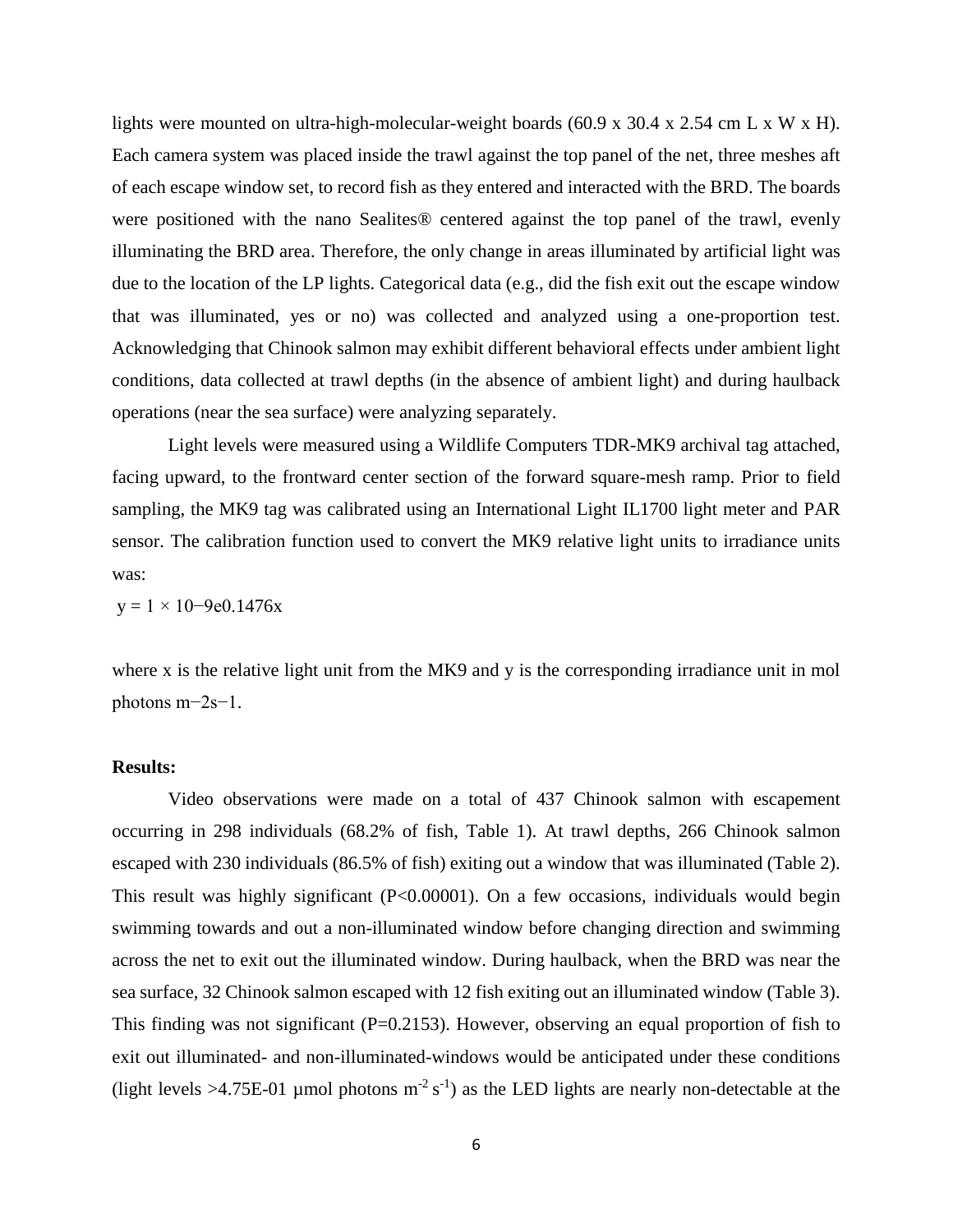surface. Mean light levels at trawl depths ranged from 1.02E-03 to 6.26E-03 µmol photons  $m^{-2} s^{-1}$ with a mean of 3.49E-03 (Table 4).

Additional fish species observed, but encountered in too large of numbers to enumerate, included Pacific hake, Pacific herring (*Clupea pallasii*), and widow (*Sebastes entomelas*), yellowtail (*S. flavidus*), and shortbelly (*S. jordani*) rockfishes. When encountering the BRD area, Pacific herring and shortbelly rockfish would generally school near the top panel of the BRD and remain in the trawl until haulback, at which time they would exit the BRD in large numbers. Juvenile Pacific hake (ca. 20-30 cm in total length) were primarily encountered. Observations showed they rarely were able to swim forward in the trawl with most individuals either tumbling or passively drifting back towards the codend. Widow and yellowtail rockfishes moved throughout the BRD area before either exiting out the BRD or drifting back to the codend. While in the net, these rockfishes were often observed net feeding on Pacific herring. On one occasion, a Chinook salmon was noted to net feed on a shortbelly rockfish. With the exception of Chinook salmon, artificial light did not appear to influence which escape window fish utilized when exiting the BRD.

Various video footage of Chinook salmon observed during this project can be viewed at the PSMFC Pacific Fisheries Bycatch Program website at: <http://www.psmfc.org/bycatch/videos.html>

# **Discussion:**

Studies have demonstrated that light can affect the behavior of fish in and around trawl gear (Ryer and Barnett, 2006; Ryer and Olla, 2000; Walsh and Hickey, 1993, Hannah et al., 2015) and that vision is the primary sense affecting fish behavior in relation to trawl gear (Glass and Wardle, 1989; Kim and Wardle, 1998, 2003; Olla et al., 1997, 2000; Ryer et al., 2010). In the current study, we demonstrated the ability to attract Chinook salmon towards and out specific escape windows of the BRD using artificial light. This finding supports previous research suggesting that light can influence where Chinook salmon exit this BRD (Lomeli and Wakefield 2012, 2014). While the mechanism(s) triggering Chinook salmon to exhibit this behavior is unclear, we hypothesize that the lights are enhancing their ability to perceive one escape area (e.g., illuminated window), and the nearby surroundings outside the trawl, more than the other (e.g., non-illuminated window).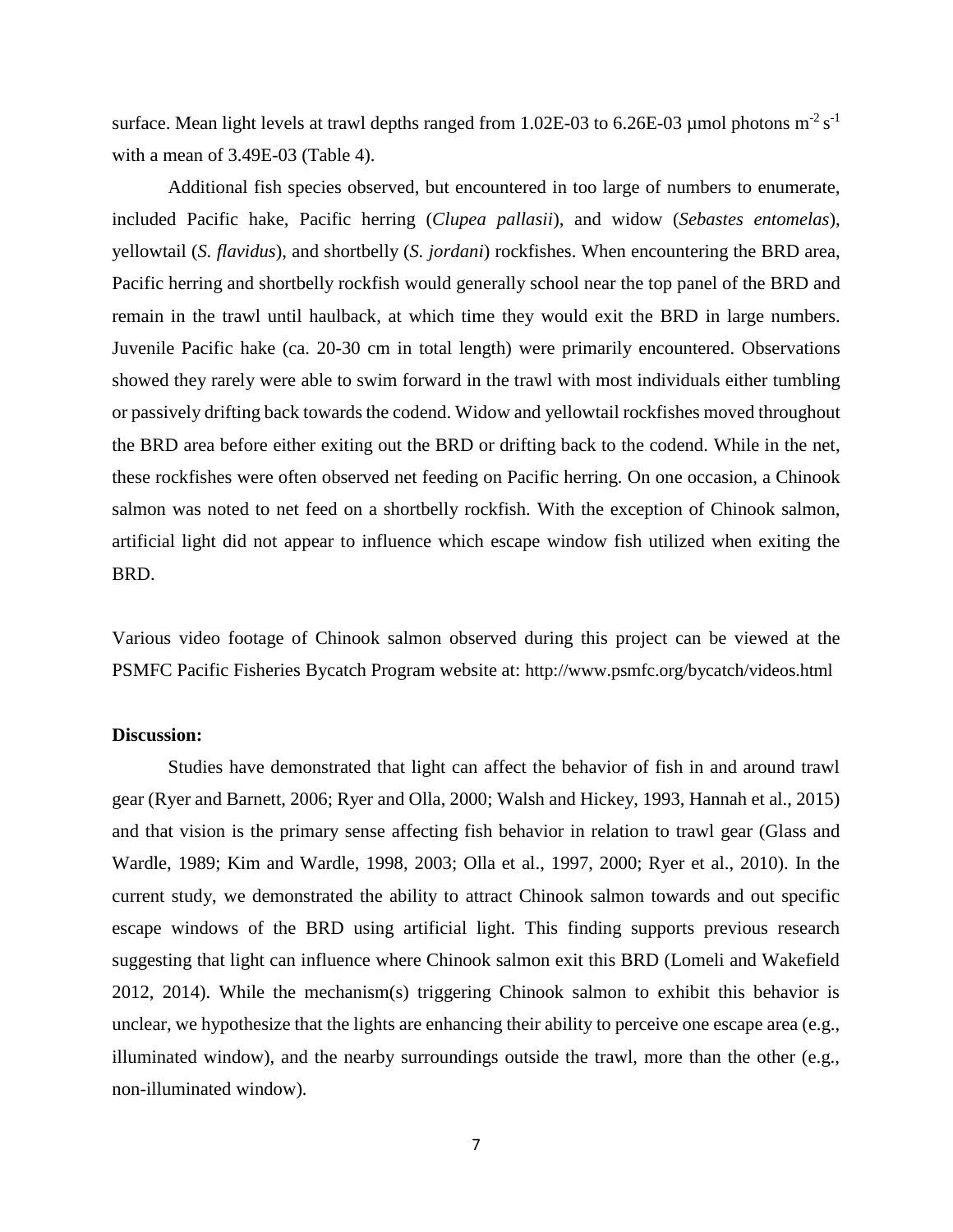Results from the current study and reports for this BRD by Lomeli and Wakefield (2012, 2014), where lighted cameras were used, differ from findings noted in 2011 when the BRD was tested under normal fishing conditions (e.g., without the use of lighted cameras) aboard the *F/V Predator*. Fish escapement was quantified using a recapture net. Escapement of Chinook salmon was low as only 3 of 14 individuals (21.4%) encountered exited the BRD. Chinook salmon were noted in five of the 15 tows made. The mean catch loss of Pacific hake was minimal, 1.2% by weight (NMFS BREP, 2011). Although the above studies are not directly comparable, as they occurred under different fishing operations and volumes of Pacific hake, these results suggest that the use of artificial light might possibly enhance Chinook salmon escapement overall. An alternate haul study design comparing Chinook salmon escapement rates between tows made with and without the use of artificial light would contribute valuable information to this area of research.

In this study, a large sample size of Chinook salmon was analyzed. Results showed artificial light significantly affected their behavior and could attract them towards and out specific escape areas of the BRD. While positive results were achieved, scientific questions remain as to how light intensity, color, and placement around escape areas of BRDs, and type of BRD design being illuminated can affect Chinook salmon escapement. The BRD examined in this study is one of a few salmon excluder designs being used in the fishery. While the designs used differ in configuration, the concept of the devices used are the same (e.g., large open escape areas to allow Chinook salmon to exit). Finally, while this study was conducted in the Pacific hake fishery, the results have potential applications in west coast and Alaska bottom trawl fisheries and the walleye pollock (*Theragra chalcogramma*) midwater trawl fishery in Alaska where Chinook salmon bycatch also occurs.

# **Acknowledgements**

We would like to thank the captain and crew of the *F/V Miss Sue* for their at-sea assistance with this research and the Midwater Trawlers Cooperative for project support. Funding for this study was provided by NOAA National Marine Fisheries Service Bycatch Reduction Engineering Program.

8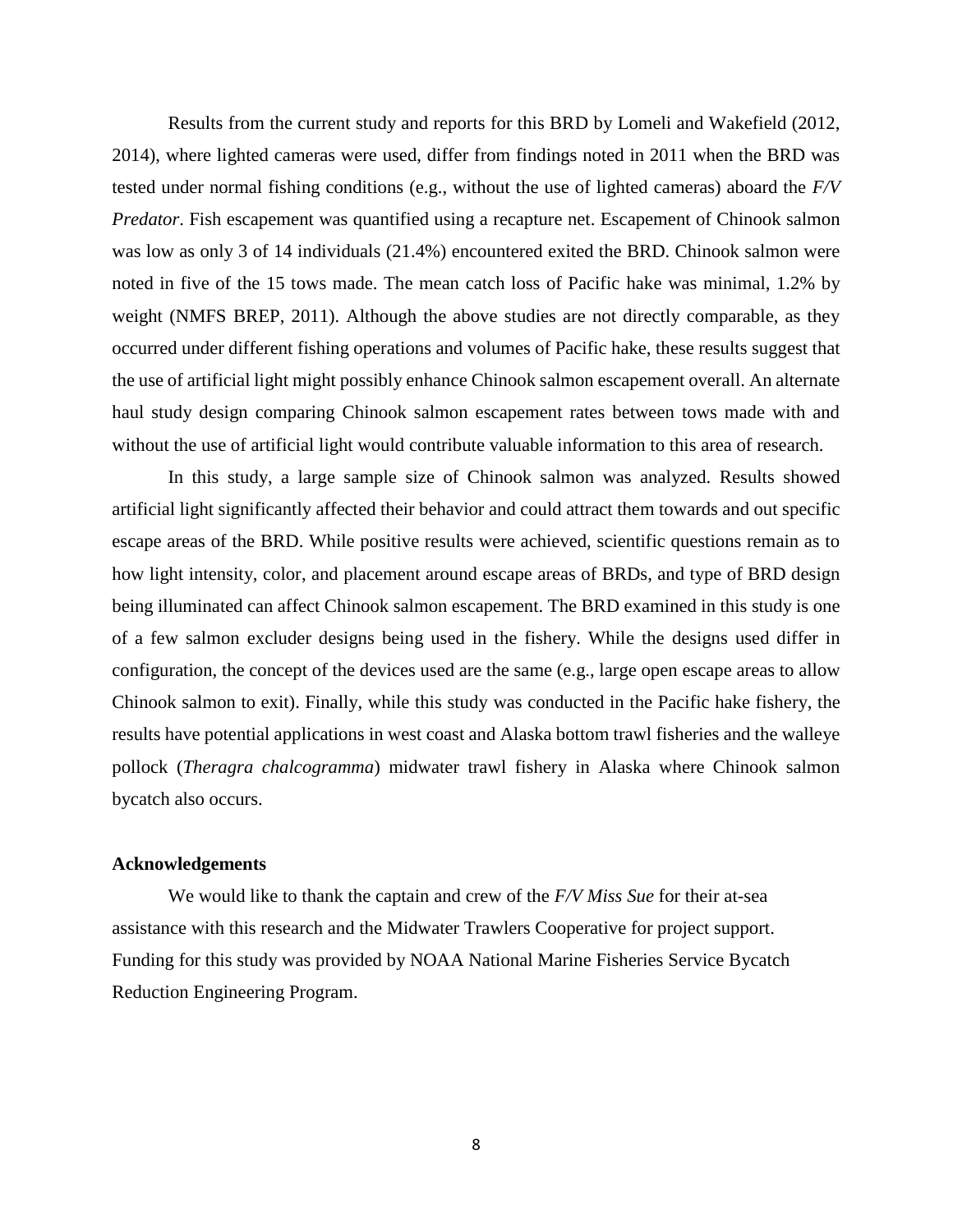## **References:**

- Glass, C.W., Wardle, C.S., 1989. Comparison of the reactions of fish to a trawl gear, at high and low light intensities. Fish. Res. 7, 249-266.
- Hannah, R.W., Lomeli, M.J.M., Jones, S.A. 2015. Tests of artificial light for bycatch reduction in an ocean shrimp (*Pandalus jordani*) trawl: strong but opposite effects at the footrope and near the bycatch reduction device. Fish. Res. 170: 60-67.
- Kim, Y.H., Wardle, C.S., 1998. Modeling the visual stimulus of towed fishing gear. Fish. Res. 34, 165-177.
- Kim, Y.H., Wardle, C.S., 2003. Optomotor response and erratic response: quantitative analysis of fish reaction to towed fishing gears. Fish. Res.  $60$ ,  $455 - 470$ .
- Lomeli, M.J.M., Wakefield, W.W. 2012. Efforts to reduce Chinook salmon (*Oncorhynchus tshawytscha*) and rockfish (*Sebastes* spp.) bycatch in the U.S. west coast Pacific hake (*Merluccius productus*) fishery. Fish. Res. 119-120: 128-132.
- Lomeli, M.J.M. and W.W. Wakefield. 2014. Examining the potential use of artificial illumination to enhance Chinook salmon escapement out a bycatch reduction device in a Pacific hake midwater trawl. NMFS Northwest Fisheries Science Center Report, 15 pp.
- National Marine Fisheries Service, West Coast Region (NMFS, WCR). 2014a. Implementation of the ocean salmon conservation zone and reapportionment of darkblotched rockfish between catcher/processor and mothership sectors. NMFS-SEA-14-23, October 17, 2014. National Marine Fisheries Service, West Coast Region, 7600 Sand Point Way NE, Seattle, WA 98115. www.westcoast.fisheries.noaa.gov/index.html
- National Marine Fisheries Service, West Coast Region (NMFS, WCR). 2014b. Federal pacific coast groundfish regulations for commercial and recreational fishing 3-200 nautical miles off Washington, Oregon, and California. 50 CFR part 660, subparts  $c - g$ , 441 pp.
- NMFS-BREP Report. 2011. Annual Report to Congress on the Bycatch Reduction Engineering Program. [http://www.nmfs.noaa.gov/by\\_catch/bycatch\\_BREP.htm](http://www.nmfs.noaa.gov/by_catch/bycatch_BREP.htm)
- Olla, B.L., Davis, M.W., Schreck, C.B., 1997. Effects of simulated trawling on sablefish and walleye pollock: the role of light intensity, net velocity and towing duration. J. Fish. Biol. 50, 1181-1194.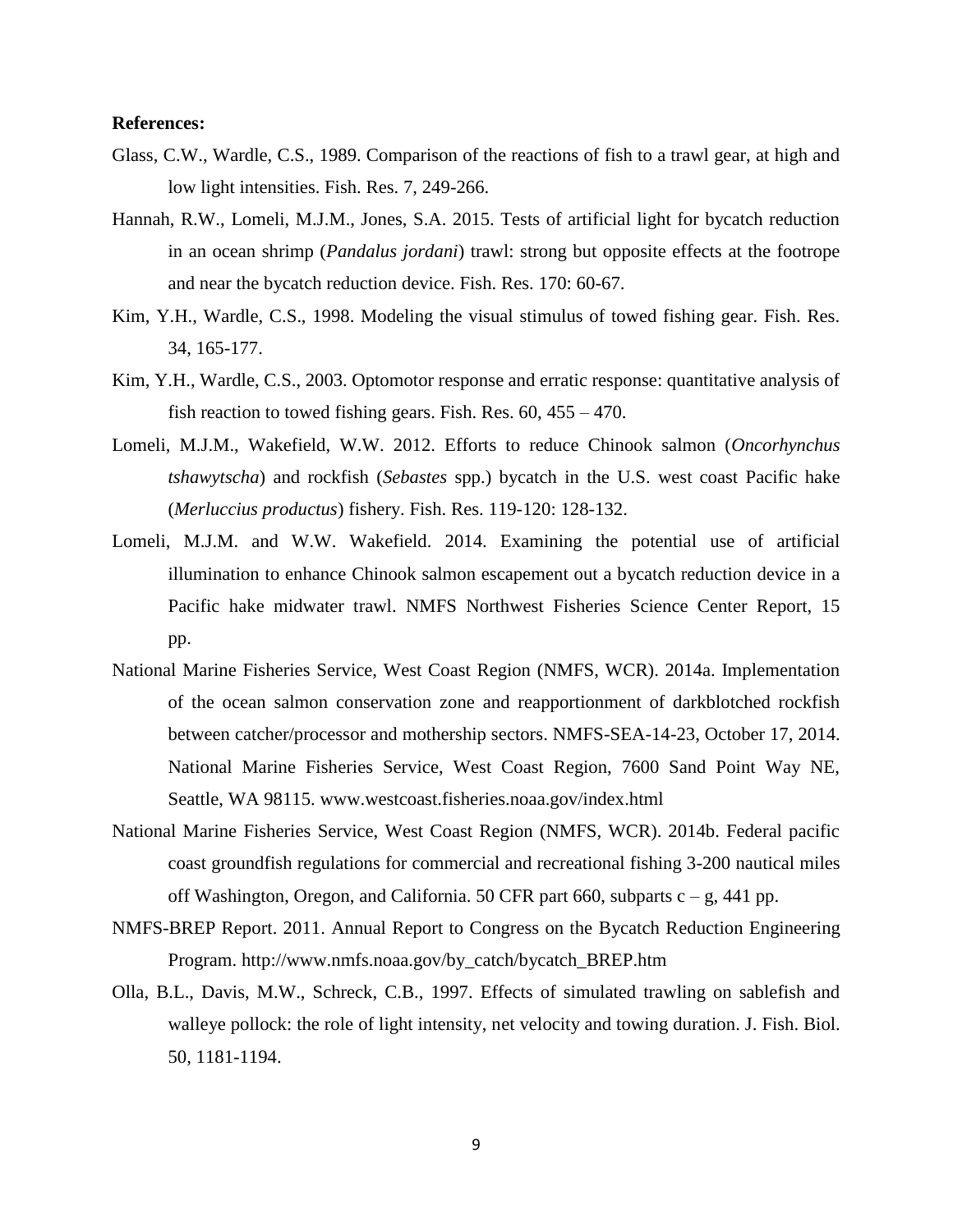- Olla, B.L., Davis, M.W., Rose, C., 2000. Differences in orientation and swimming of walleye pollock *Theragra chalcogramma* in a trawl net under light and dark conditions: concordance between field and laboratory observations. Fish. Res. 44, 261-266.
- PacFIN (Pacific Fisheries Information Network) report # 020Wtwl. 2014. Pacific States Marine Fisheries Commission, Portland, Oregon. http://pacfin.psmfc.org/.
- PFMC (Pacific Fishery Management Council), 2008. Pacific Coast Groundfish Fishery Stock Assessment and Fishery Evaluation, Volume 1. Pacific Fishery Management Council, Portland, OR. March 2008.
- Ryer, C.H., Barnett, L.A.K., 2006. Influence of illumination and temperature upon flatfish reactivity and herding behavior: potential implications for trawl capture efficiency. Fish. Res. 81, 242-250.
- Ryer, C.H., Olla, B.L., 2000. Avoidance of an approaching net by juvenile walleye Pollock *Theragra chalcogramma* in the laboratory: the influence of light intensity. Fish. Res. 45, 195-199.
- Ryer, C.H., Rose, C.S., Iseri, P.J., 2010. Flatfish herding behavior in response to trawl sweeps: a comparison of diel responses to conventional sweeps and elevated sweeps. Fish. Bull. 108, 145-154.
- Walsh, S.J., Hickey, W.M., 1993. Behavioural reactions of demersal fish to bottom trawls at various light conditions. ICES J. Mar. Sci. Symp. 196, 68-76.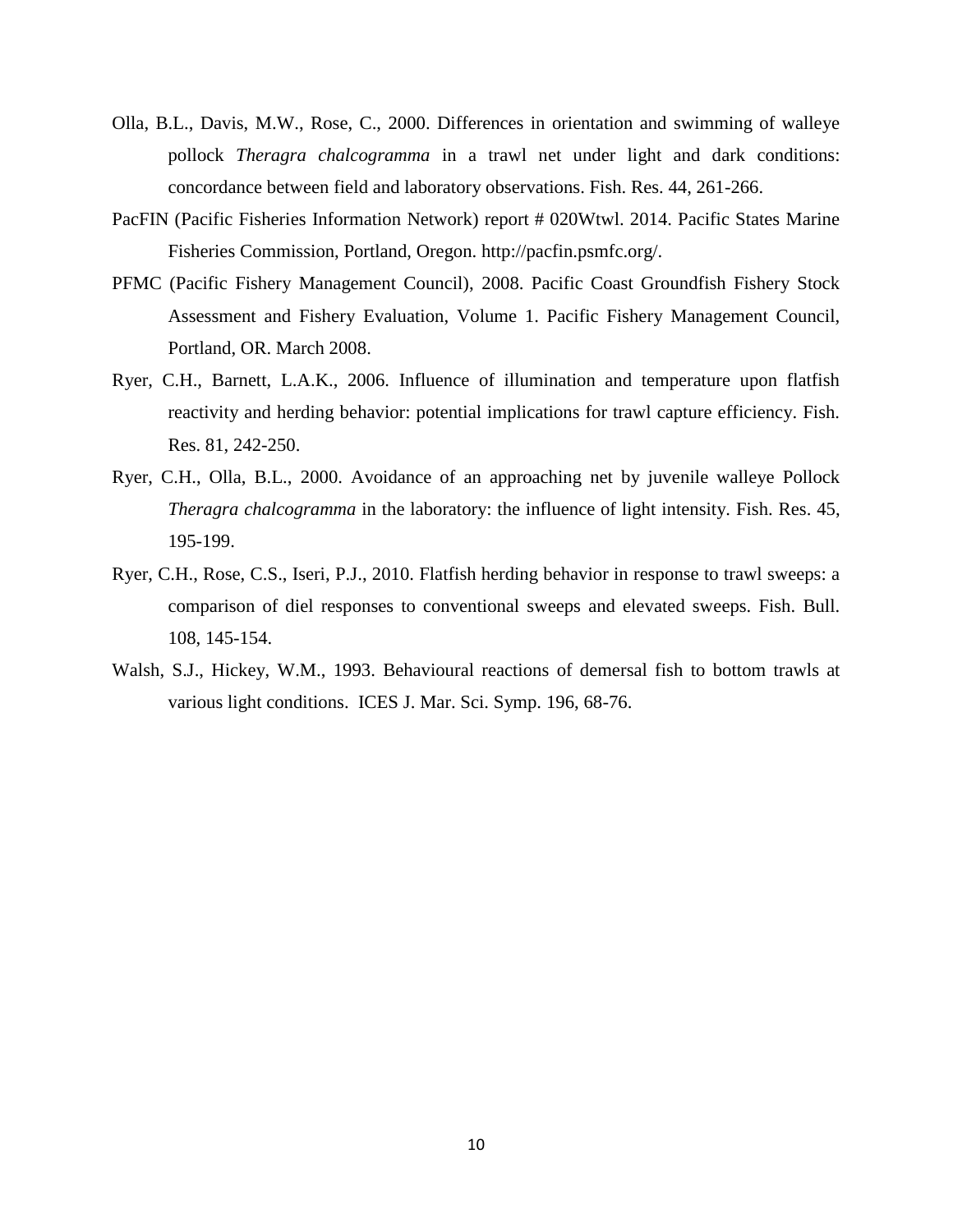|                |             | Overall          |                  |                  |                  |
|----------------|-------------|------------------|------------------|------------------|------------------|
| Tow            | LED side    | # observed       | # in codend      | # to escape      | % escapement     |
| $\mathbf{1}$   | S           | 117              | 33               | 84               | 71.8             |
| $\overline{2}$ | $\mathbf P$ | 6                | 6                | $\overline{0}$   | $\boldsymbol{0}$ |
| 3              | $\mathbf P$ | $\boldsymbol{0}$ | $\boldsymbol{0}$ | $\boldsymbol{0}$ |                  |
| $\overline{4}$ | S           | 11               | 5                | 6                | 54.6             |
| 5              | $\mathbf P$ | 51               | 17               | 34               | 66.7             |
| 6              | S           | 25               | 6                | 19               | 76.0             |
| 7              | $\mathbf P$ | 3                | $\overline{0}$   | 3                | 100.0            |
| 8              | S           | 12               | $\overline{7}$   | 5                | 41.7             |
| 9              | $\mathbf P$ | 34               | 10               | 24               | 70.6             |
| 10             | S           | 26               | 10               | 16               | 61.5             |
| 11             | S           | 11               | $\mathbf{2}$     | 9                | 81.8             |
| 12             | $\mathbf P$ | 38               | 14               | 24               | 63.2             |
| 13             | $\mathbf P$ | 11               | 3                | 8                | 72.7             |
| 14             | S           | 53               | 8                | 45               | 84.9             |
| 15             | $\mathbf P$ | 15               | 8                | $\overline{7}$   | 46.7             |
| 16             | S           | 24               | 10               | 14               | 58.3             |
| Total          |             | 437              | 139              | 298              | 68.2             |
|                |             |                  |                  |                  | $(63.8 - 72.6)$  |

Table 1. Chinook salmon catch data (trawl depths and haulback combined) for the 16 tows conducted.  $S =$  starboard;  $P =$  port.  $n/a =$  sample size too small to run test. Values in parentheses represent upper and lower 95% confidence interval limits surrounding the mean value.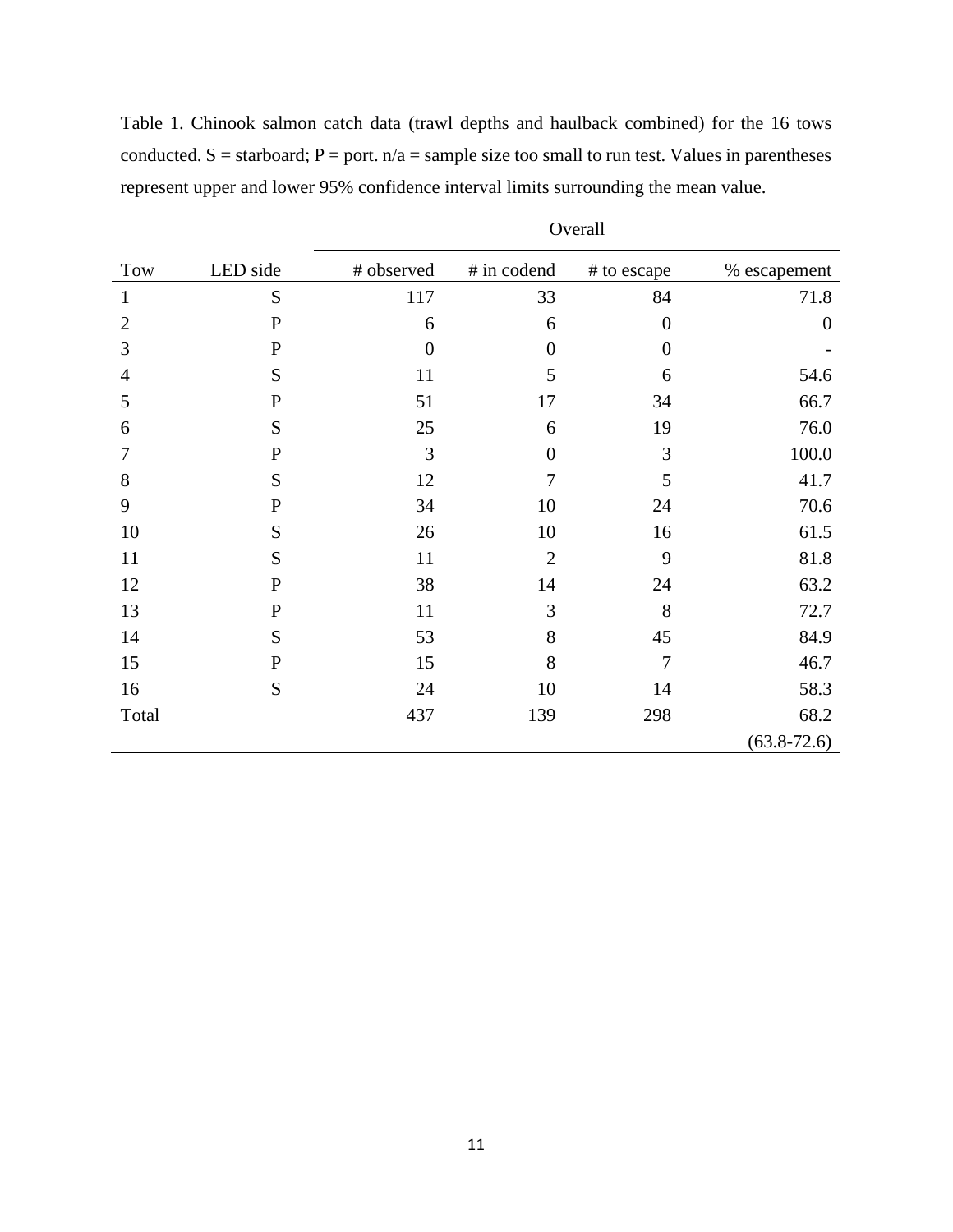|                |                    | At trawl depths   |                                    |                                    |          |
|----------------|--------------------|-------------------|------------------------------------|------------------------------------|----------|
| <b>Tow</b>     | <b>LED</b><br>side | # to<br>escape    | # escape out<br>illuminated window | % escape out<br>illuminated window | P-value  |
| $\mathbf{1}$   | ${\bf S}$          | 73                | 67                                 | 91.8                               | < 0.0001 |
| $\overline{2}$ | ${\bf P}$          | $\overline{0}$    |                                    |                                    | n/a      |
| 3              | ${\bf P}$          | $\qquad \qquad -$ |                                    |                                    | n/a      |
| $\overline{4}$ | S                  | 6                 | 5                                  | 83.3                               | n/a      |
| 5              | ${\bf P}$          | 32                | 27                                 | 84.4                               | 0.0001   |
| 6              | S                  | 17                | 16                                 | 94.1                               | 0.0003   |
| $\tau$         | ${\bf P}$          | 3                 | 3                                  | 100.0                              | n/a      |
| 8              | S                  | 5                 | 5                                  | 100.0                              | n/a      |
| 9              | ${\bf P}$          | 21                | 19                                 | 90.5                               | 0.0002   |
| 10             | S                  | 14                | 12                                 | 85.7                               | 0.0130   |
| 11             | S                  | 6                 | 6                                  | 100.0                              | n/a      |
| 12             | ${\bf P}$          | 19                | 15                                 | 79.0                               | 0.0192   |
| 13             | $\mathbf{P}$       | $\overline{7}$    | 5                                  | 71.4                               | n/a      |
| 14             | S                  | 45                | 38                                 | 84.4                               | < 0.0001 |
| 15             | ${\bf P}$          | $\overline{7}$    | 6                                  | 85.7                               | n/a      |
| 16             | S                  | 11                | 6                                  | 54.6                               | 1.0000   |
| Total          |                    | 266               | 230                                | 86.5                               | < 0.0001 |
|                |                    |                   |                                    | $(82.4 - 90.6)$                    |          |

Table 2. Chinook salmon exiting the BRD at trawl depths for the 16 tows conducted.  $S =$ starboard;  $P =$  port.  $n/a =$  sample size too small to run test. Values in parentheses represent upper and lower 95% confidence interval limits surrounding the mean value.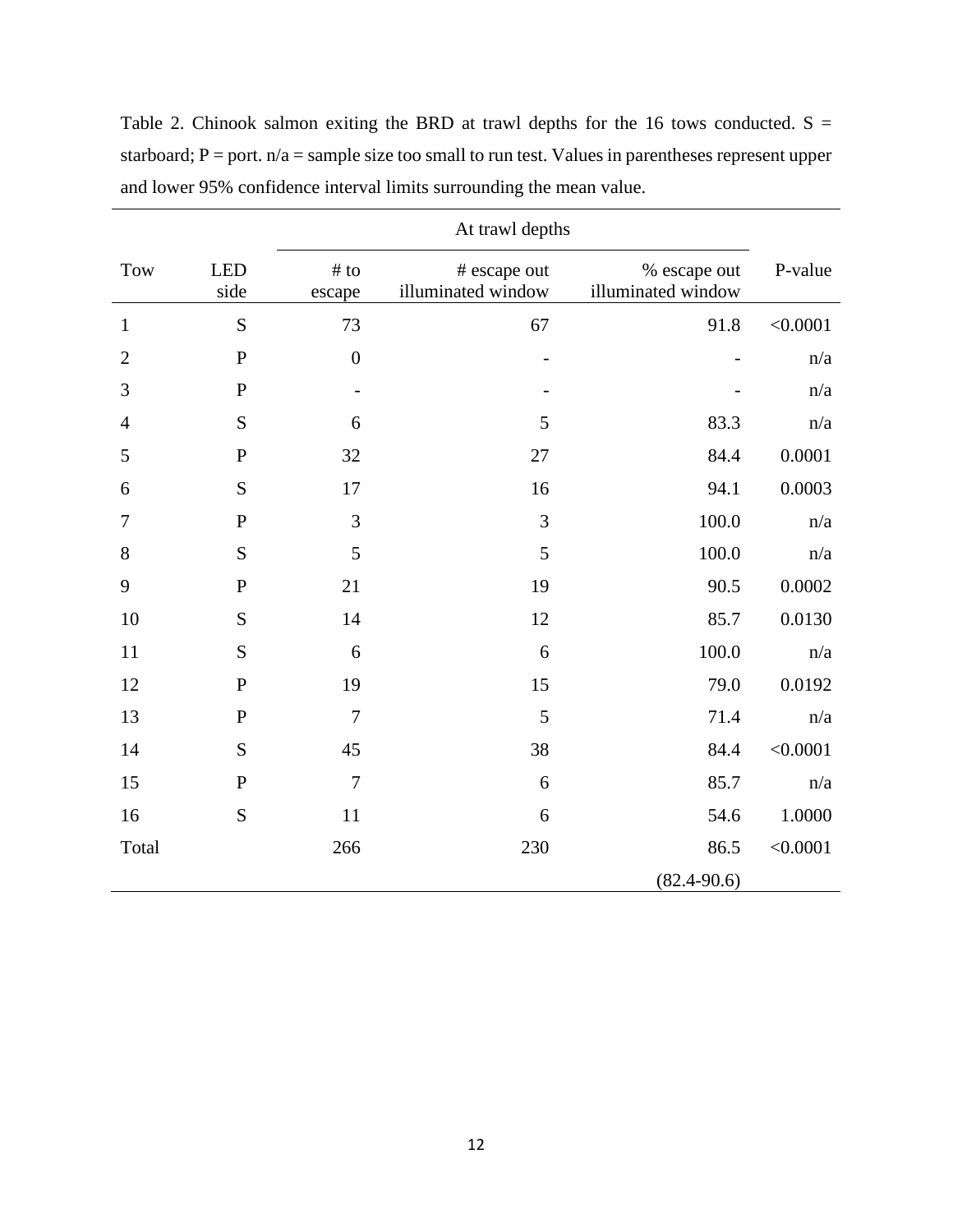|                |                  | At haulback                        |                                    |         |
|----------------|------------------|------------------------------------|------------------------------------|---------|
| Tow            | # to escape      | # escape out illuminated<br>window | % escape out illuminated<br>window | P-value |
| 1              | 11               | 6                                  | 54.5                               | 1.000   |
| $\overline{2}$ | $\overline{0}$   |                                    |                                    |         |
| 3              | $\theta$         |                                    |                                    |         |
| $\overline{4}$ | $\theta$         |                                    |                                    |         |
| 5              | $\overline{2}$   | $\Omega$                           | 0.0                                | n/a     |
| 6              | $\overline{2}$   | $\overline{0}$                     | $0.0\,$                            | n/a     |
| 7              | $\theta$         |                                    |                                    |         |
| 8              | $\theta$         |                                    |                                    |         |
| 9              | 3                | 2                                  | 66.7                               | n/a     |
| 10             | $\overline{2}$   | 1                                  | 50.0                               | n/a     |
| 11             | 3                | $\Omega$                           | 0.0                                | n/a     |
| 12             | 5                | $\overline{2}$                     | 40.0                               | n/a     |
| 13             |                  | 1                                  | 100.0                              | n/a     |
| 14             | $\boldsymbol{0}$ |                                    |                                    |         |
| 15             | $\theta$         |                                    |                                    |         |
| 16             | 3                | $\Omega$                           | 0.0                                | n/a     |
| Total          | 32               | 12                                 | 37.5 (20.7-54.3)                   | 0.2153  |

Table 3. Chinook salmon exiting the BRD during haulback for the 16 tows conducted.  $S =$ starboard;  $P =$  port.  $n/a =$  sample size too small to run test. Values in parentheses represent upper and lower 95% confidence interval limits surrounding the mean value.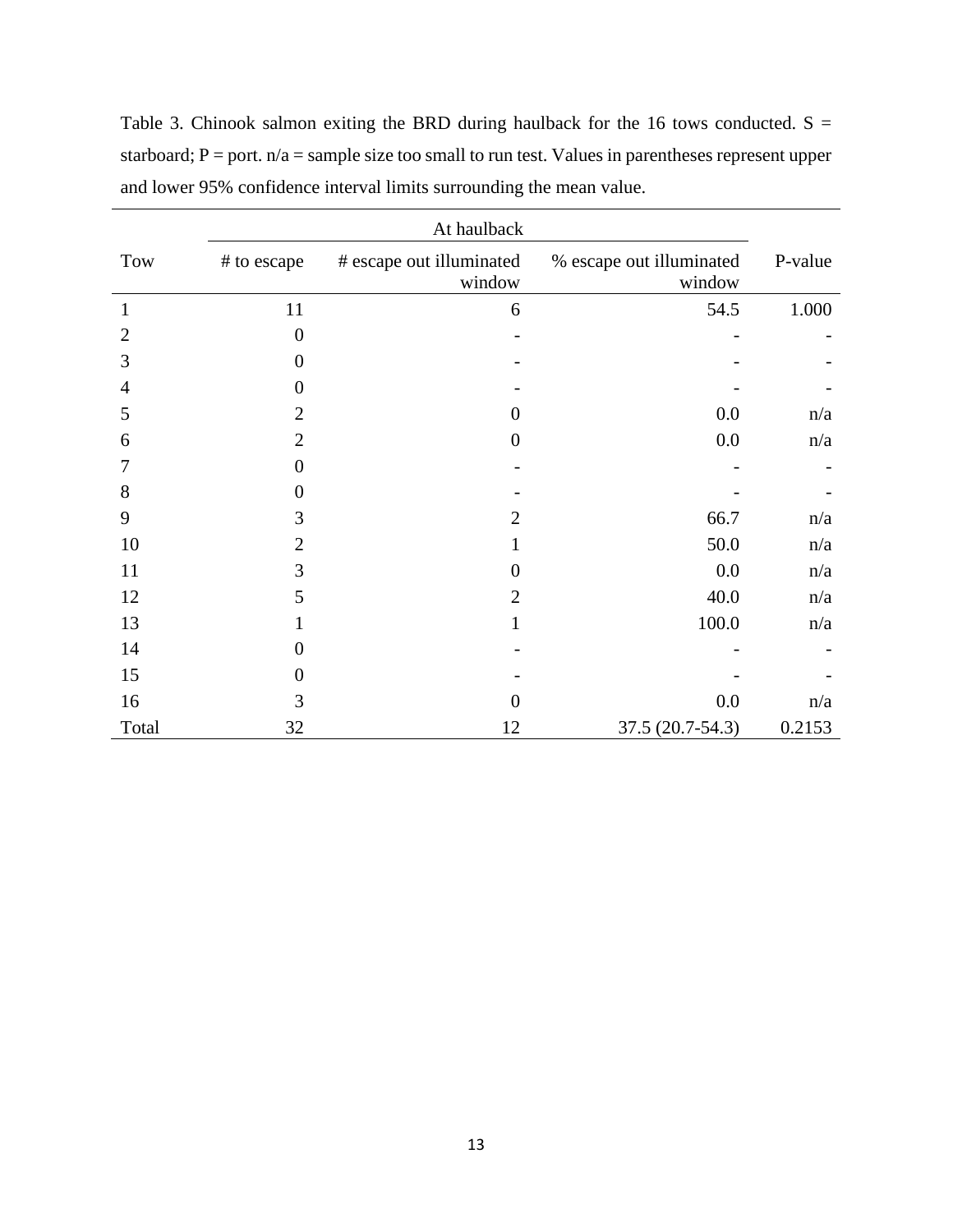|                | Depth | Temperature | Light level                     |
|----------------|-------|-------------|---------------------------------|
| Tow            | (m)   | $({}^oC)$   | (µmol photons $m^{-2} s^{-1}$ ) |
| $\mathbf{1}$   | 154   | 8.66        | 1.16E-03                        |
| $\mathbf{2}$   | 239   | 7.44        | 2.83E-03                        |
| 3              | 212   | 7.42        | 1.54E-03                        |
| $\overline{4}$ | 217   | 7.79        | 4.90E-03                        |
| 5              | 192   | 8.08        | 1.02E-03                        |
| 6              | 171   | 8.21        | 1.04E-02                        |
| $\tau$         | 202   | 7.94        | 5.21E-03                        |
| 8              | 156   | 8.18        | 4.00E-03                        |
| 9              | 164   | 8.26        | 3.60E-03                        |
| 10             | 201   | 7.86        | 5.08E-03                        |
| 11             | 185   | 8.16        | n/a                             |
| 12             | 219   | 7.56        | 2.18E-03                        |
| 13             | 215   | 7.47        | 1.67E-03                        |
| 14             | 211   | 7.68        | 3.09E-03                        |
| 15             | 178   | 7.93        | 2.86E-03                        |
| 16             | 180   | 8.06        | 6.26E-03                        |

Table 4. Mean MK9 archival tag data recorded at trawl depths for the 16 tows conducted.  $n/a =$ data not available.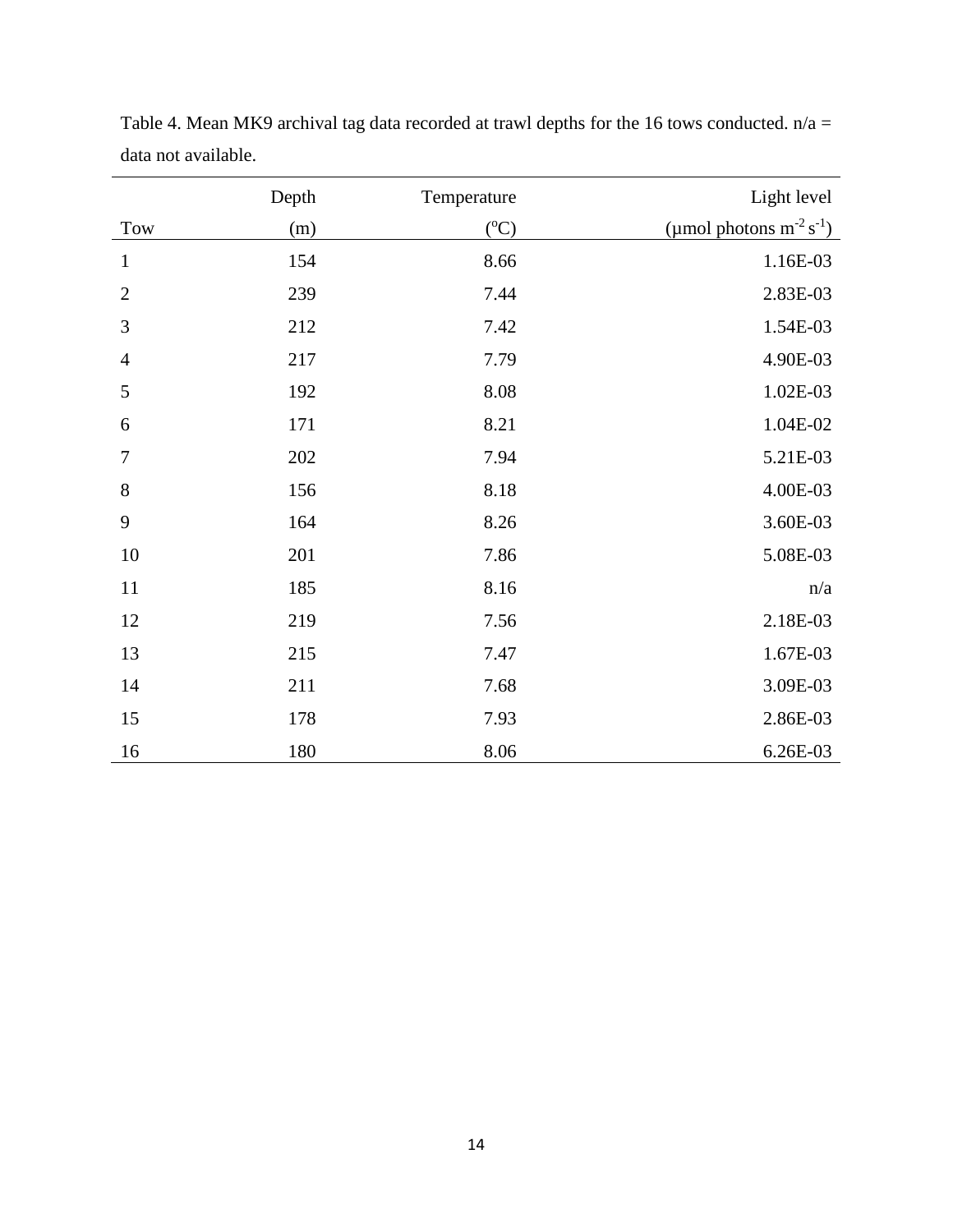

Figure 1. Schematic diagram of the open escape window BRD testing (top); forward view of the forward set of escape windows under ambient light (left image); forward view of the aft set of escape windows under ambient light (right image).